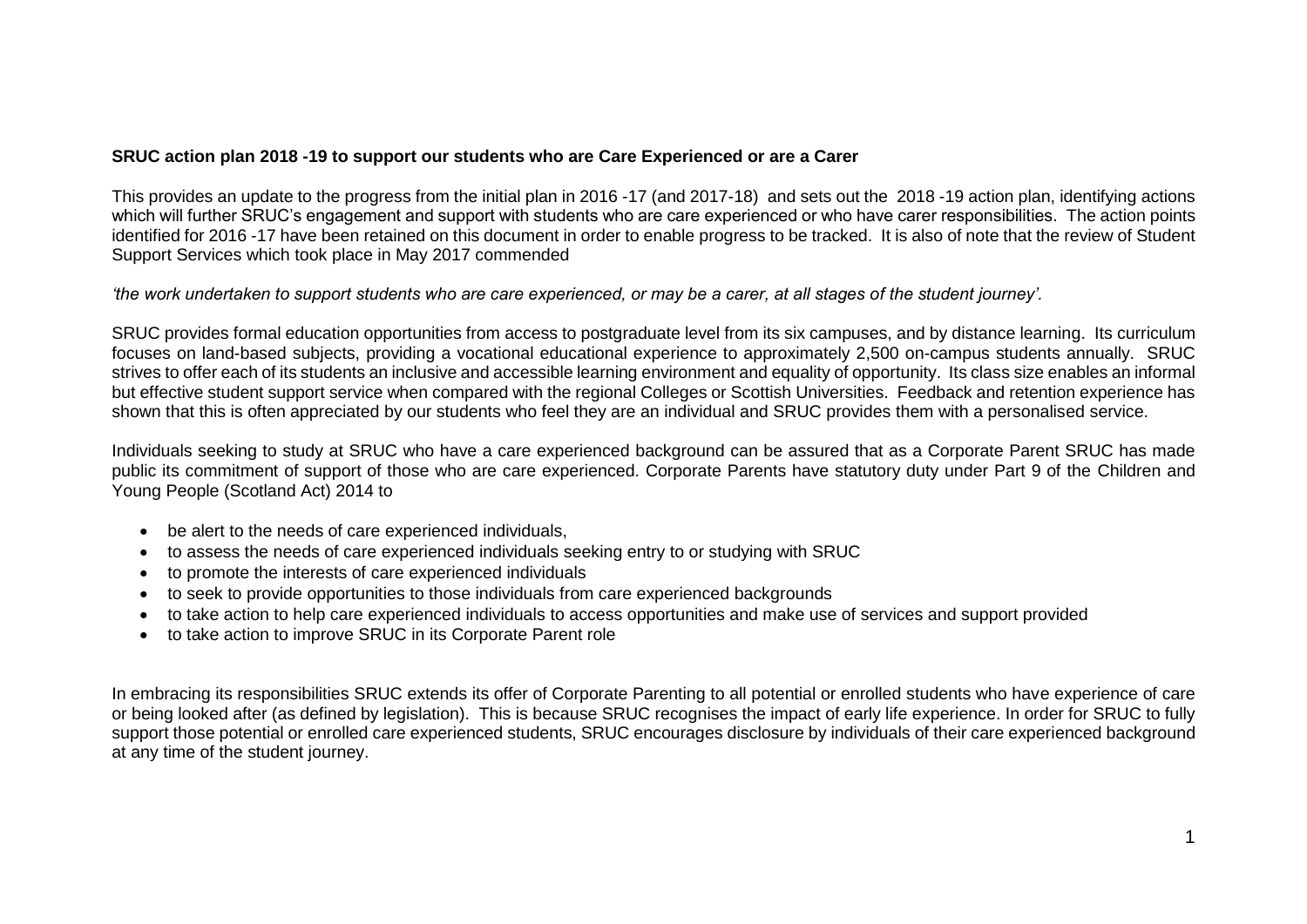To progress its Corporate Parenting responsibilities, SRUC has a designated member of staff who acts as an impartial enabler of internal support for disclosed care experienced young people who engage with SRUC. The Senior Tutor at the prospective or enrolled campus fulfils the role of local named member of staff for care experienced students.

In 2018 -19 forty nine FE/HE enrolled students have indicated through the application or enrolment process that they were care experienced. This is a slight increase from the previous year, and shows a significant increase from the initial target of twelve, as identified in the Outcome Agreement. 12 of the 2018 - 19 enrolments are students who are progressing or continuing from the previous year. This continued increase reflects positively on the work undertaken by SRUC to ensure that applicants and students have multiple opportunities to declare their care experienced status within a supportive, safe and inclusive way.

Similarly, students who declared care responsibilities have increased significantly in 2018 -19 from fifty three to ninety six. Thirty of these students are progressing within or continuing their programme with SRUC in 2017 – 18. Care has been taken to ensure students understood what is meant by a carer in the context of SRUC's definition, as this had proved to cause some confusion in previous years.

This action plan continues to set out SRUC's services and internal processes for students who are care experienced, and acknowledges "Getting it Right for Every Child" and the SHANARRI<sup>1</sup> principles which underpin it.

SRUC also recognises its commitment to those students who have caring responsibilities. In considering these, it sees many similarities in its response to the needs of carers with those who are care experienced. Therefore, this plan also reflects upon SRUC's intended actions which were identified for 2017 to develop its services for our students who are carers, and the progress that has been made.

Authors S Filby/A Halliday Initial consideration of plan for 2016-17 by CELCIS The plan is reviewed and approved by the Student Support and Engagement Committee at its Autumn meeting each year This update to be reviewed and updated by 30<sup>th</sup> November 2019

 $\overline{a}$ 

<sup>&</sup>lt;sup>1</sup> SHANARRI is the acronym for the eight wellbeing indicators which children and young people need to progress in order to do well now and in the future. These are: Safe: Healthy; Achieving; Nurtured; Active; Respected; Responsible; and Included.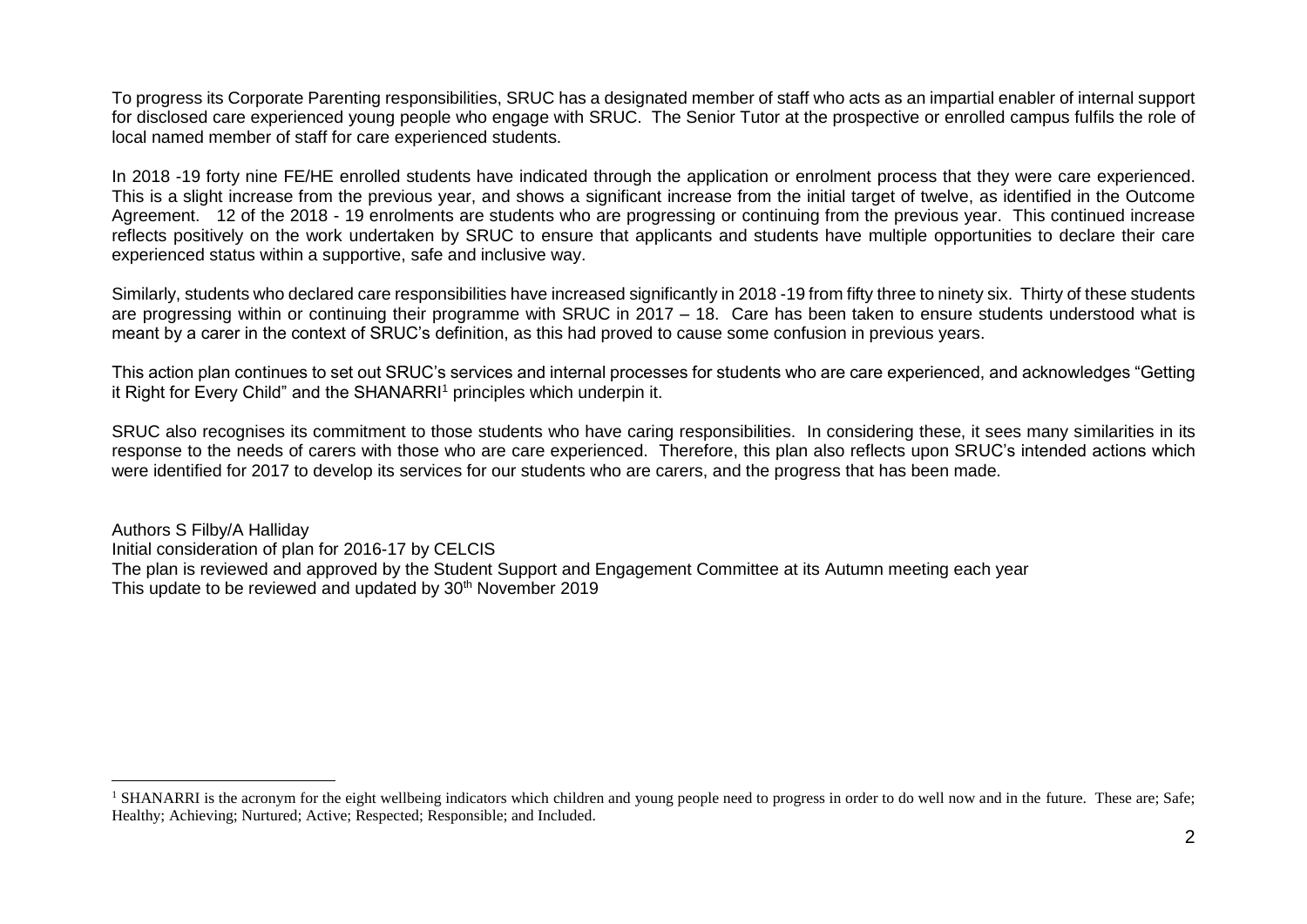| <b>OBJECTIVE</b>      | <b>ACTIONS</b>                                            | <b>Responsibility</b>   | By when      | How<br>measured | <b>Reference</b><br>to Part 9 |
|-----------------------|-----------------------------------------------------------|-------------------------|--------------|-----------------|-------------------------------|
| <b>Objective One:</b> | Application - care experienced is already on<br>$\bullet$ | Admissions              | Completed in | Flag is         | a                             |
|                       | SRUC application form and UCAS.                           | Manager                 | 2016/17      | included on     | b                             |
| <b>Provide formal</b> | Declaration opportunity for carer was added               |                         |              | the             | C                             |
| and informal          | to SRUC form for 2016/17.                                 |                         |              | admissions      | d                             |
| confidential          | SRUC has supported the petition to include<br>$\bullet$   |                         |              | record and      | e                             |
| means for             | the opportunity to declare Carer status on the            |                         |              | care            |                               |
| prospective           | UCAS form (signed April 2016).                            |                         |              | Experienced/    |                               |
| students,             |                                                           |                         |              | Carers          | C                             |
| applicant and         |                                                           |                         |              | Adviser is      | f                             |
| enrolled students     |                                                           |                         |              | updated by      |                               |
| to identify           |                                                           |                         |              | Admissions      |                               |
| themselves as         |                                                           |                         |              | when            |                               |
| care experienced      |                                                           |                         |              | triggered.      |                               |
| or carers.            | On-line Enrolment – care experienced and<br>$\bullet$     | Education               | Completed in | Automatic       | a                             |
|                       | carer was included in on-line enrolment from              | <b>Business Support</b> | 2016/17      | updates are     | b                             |
|                       | 2016/17.                                                  | Manager                 |              | now sent to     | e                             |
|                       | As part of the Student Services reporting<br>$\bullet$    |                         |              | Care            | $\mathbf{f}$                  |
|                       | requirements, a review of student enrolment               |                         | Summer       | Experienced     |                               |
|                       | function will take place, to ensure that all              |                         | 2019         | / Carers        |                               |
|                       | information is consistently reported as<br>appropriate.   |                         |              | Adviser         |                               |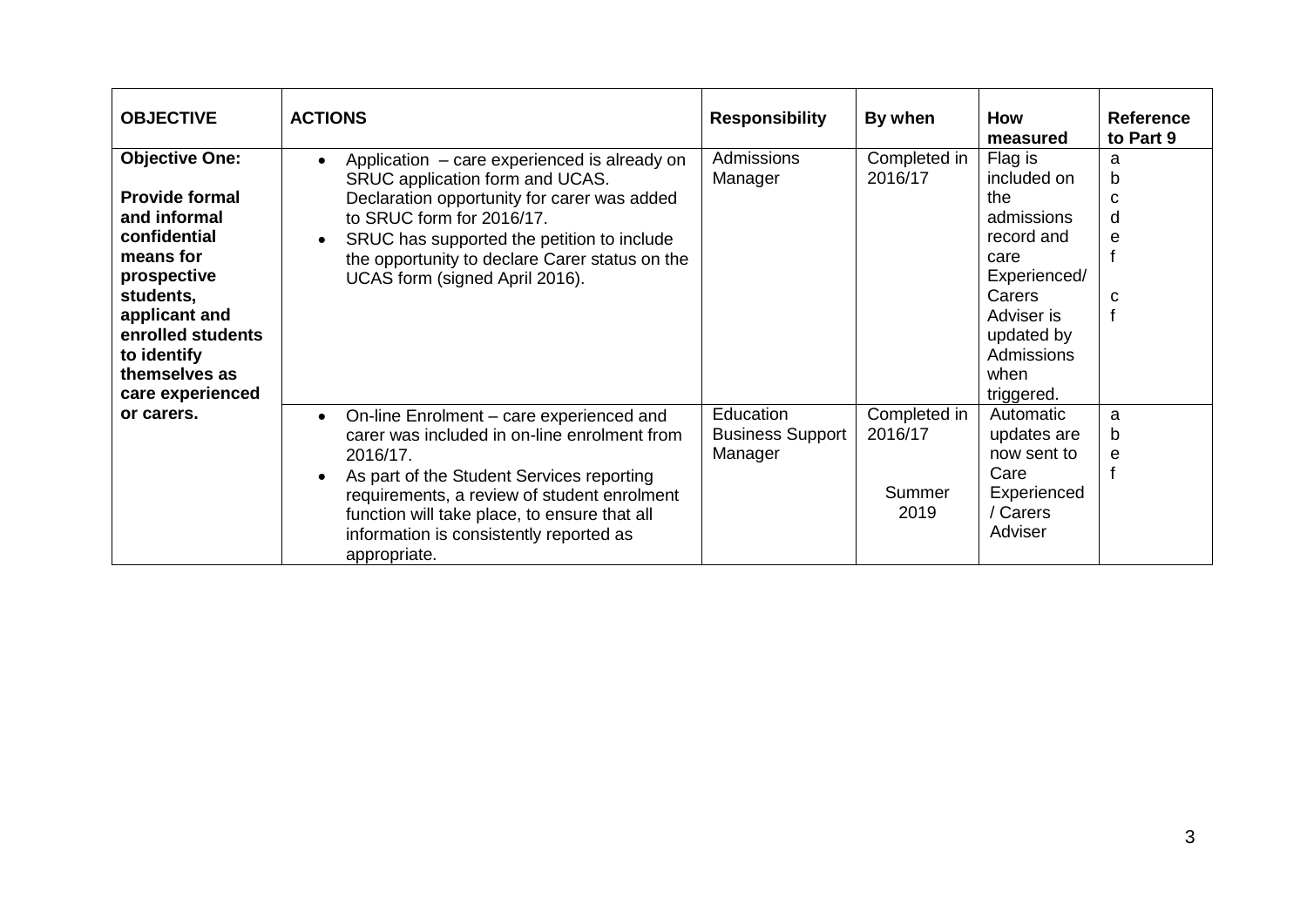| <b>OBJECTIVE</b> | <b>ACTIONS</b>                                                                                                                                                                                                                                                                                                                                                                                                                                                                                                                               | <b>Responsibility</b>                                                                                                                                                                                            | By when                                                      | How<br>measured                                                                                                                                  | <b>Reference</b><br>to Part 9 |
|------------------|----------------------------------------------------------------------------------------------------------------------------------------------------------------------------------------------------------------------------------------------------------------------------------------------------------------------------------------------------------------------------------------------------------------------------------------------------------------------------------------------------------------------------------------------|------------------------------------------------------------------------------------------------------------------------------------------------------------------------------------------------------------------|--------------------------------------------------------------|--------------------------------------------------------------------------------------------------------------------------------------------------|-------------------------------|
|                  | Funding application - The opportunity to<br>$\bullet$<br>declare when applying for SRUC managed<br>funding is already in place. This provides<br>another opportunity for students to make their<br>Care Experienced or Care responsibilities<br>known and enables SRUC to prioritise<br>funding allocations to benefit these students.<br>Implement SFC funding stream for students<br>with Care Experience<br>Updates sent to Student Information Officer<br>(FE) to provide system of checks, thus<br>ensuring that SFC funding stream for | • Student<br>Experience<br>Manager (Trust<br>Funded<br>support)<br>• Education<br>Information<br>Manager (FE)<br>(SAAS/SFC<br>support)<br>Education<br>Information<br>Manager (FE)<br>Care Experience<br>Adviser | Completed in<br>2016/17<br>Completed<br>2018/19<br>Completed | In place for<br>all SRUC<br>administered<br>student<br>financial<br>support.<br>In place for<br>all SRUC<br>administered<br>student<br>financial | a<br>b<br>d<br>e              |
|                  | students with Care Experience is applied<br>appropriately.<br>Flow diagram developed for staff indicating all<br>$\bullet$                                                                                                                                                                                                                                                                                                                                                                                                                   | Care Experience/                                                                                                                                                                                                 | 2018 / 19<br>Complete                                        | support.<br>Include in                                                                                                                           | a                             |
|                  | the possible ways students may formally and<br>informally declare pre-application onwards)<br>and detailing how to ensure declarations are<br>passed to the Care Experience/Carers<br>Adviser and what actions are taken.                                                                                                                                                                                                                                                                                                                    | <b>Carers Adviser</b>                                                                                                                                                                                            |                                                              | interview<br>guidelines<br>(where<br>appropriate)                                                                                                | с<br>$\mathbf{f}$             |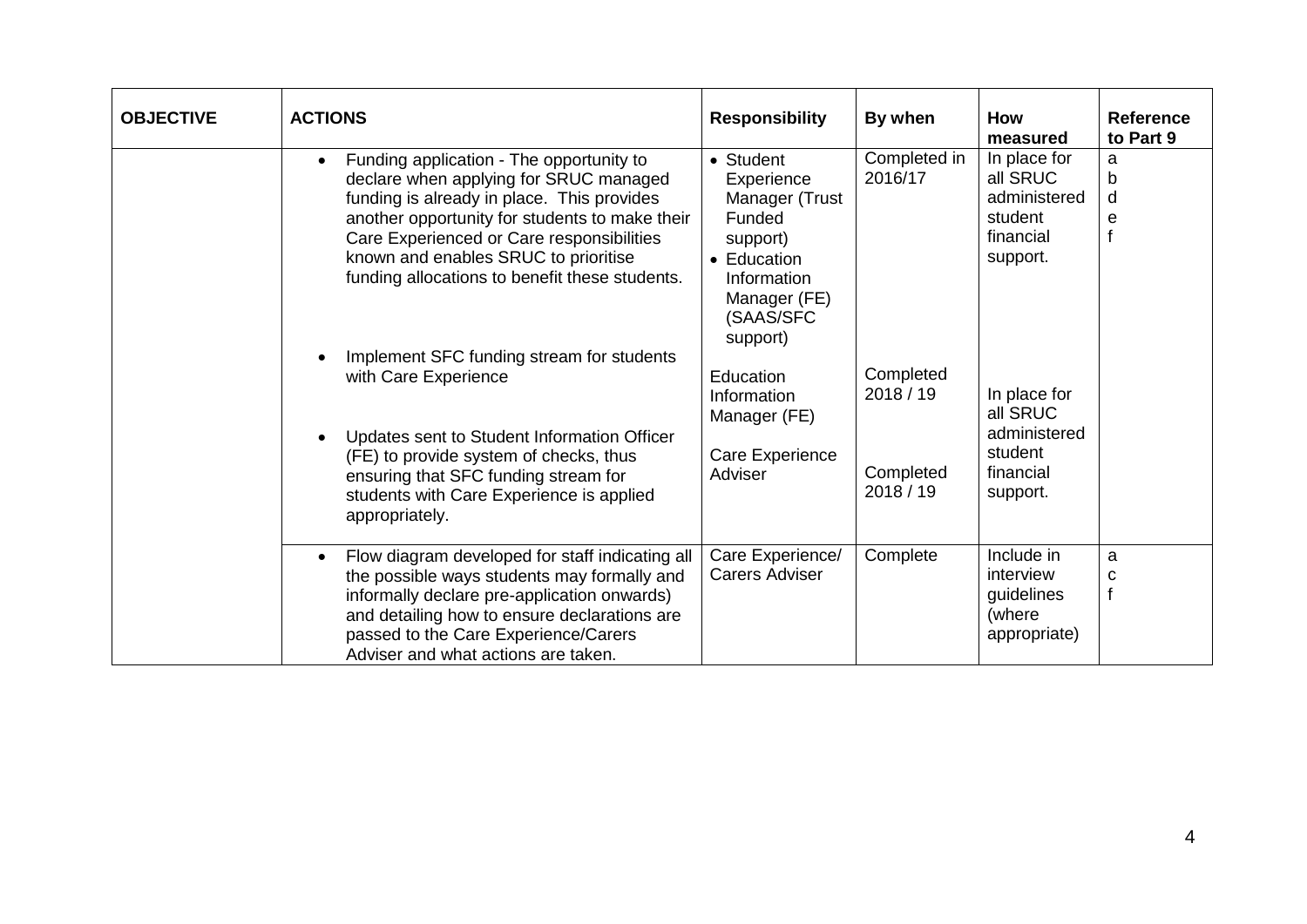| <b>OBJECTIVE</b> | <b>ACTIONS</b>                                                                                                                                                                                                                                                                                                                                                                                                   | <b>Responsibility</b>                                                                                                        | By when                                                   | How<br>measured                                                                       | <b>Reference</b><br>to Part 9                  |
|------------------|------------------------------------------------------------------------------------------------------------------------------------------------------------------------------------------------------------------------------------------------------------------------------------------------------------------------------------------------------------------------------------------------------------------|------------------------------------------------------------------------------------------------------------------------------|-----------------------------------------------------------|---------------------------------------------------------------------------------------|------------------------------------------------|
|                  | Poster and leaflet produced for care<br>$\bullet$<br>experienced students<br>Feedback on impact to be gathered and<br>reviewed as part of survey of students in<br><b>Spring 2018.</b><br>Nil response to 2018 survey.<br>To be distributed earlier in academic cycle<br>2018 / 19. Paper and electronic versions to<br>ensure equality of opportunity.<br>Refreshed materials to be produced for<br>Summer 2019 | Care Experienced<br>/ Carers Adviser/<br><b>Senior Tutors</b><br><b>Care Experienced</b><br>/ Carers Adviser/<br><b>MRSO</b> | Completed<br>Spring 2018<br><b>March 2019</b><br>May 2019 | <b>Student</b><br>feedback /<br>end of course<br>survey                               | $\mathbf c$<br>d<br>e<br>$\mathbf f$           |
|                  | Poster developed and displayed for students<br>$\bullet$<br>who are carers.                                                                                                                                                                                                                                                                                                                                      | Care<br>Experienced/<br>Carers Adviser/<br><b>Senior Tutors</b>                                                              | Completed in<br>2016/17                                   | Poster<br>displayed<br>March 2017                                                     | $\mathbf{C}$<br>d<br>e<br>f                    |
|                  | Carers leaflets available at Education Offices<br>$\bullet$<br>and at recruitment events.<br>Refreshed materials to be produced for<br>Spring 2019                                                                                                                                                                                                                                                               | Care<br>Experienced/<br>Carers Adviser/<br>Senior Tutors/<br><b>MSROs</b>                                                    | Completed in<br>2016/17<br>April 2019                     | Leaflets<br>issued 2016<br><b>Student</b><br>feedback /<br>end of<br>course<br>survey | $\mathbf{C}$<br>d<br>e<br>$\mathsf{f}$         |
|                  | Posters promoting the benefits of students<br>$\bullet$<br>disclosing their care experienced/carers<br>background produced.                                                                                                                                                                                                                                                                                      | Care<br>Experienced/<br><b>Carers Adviser</b><br>and Marketing<br>and Student<br>Recruitment<br>Manager                      | Completed in<br>2016/17                                   | <b>Posters</b><br>displayed<br>March 2017                                             | $\mathbf C$<br>d<br>$\mathbf e$<br>$\mathbf f$ |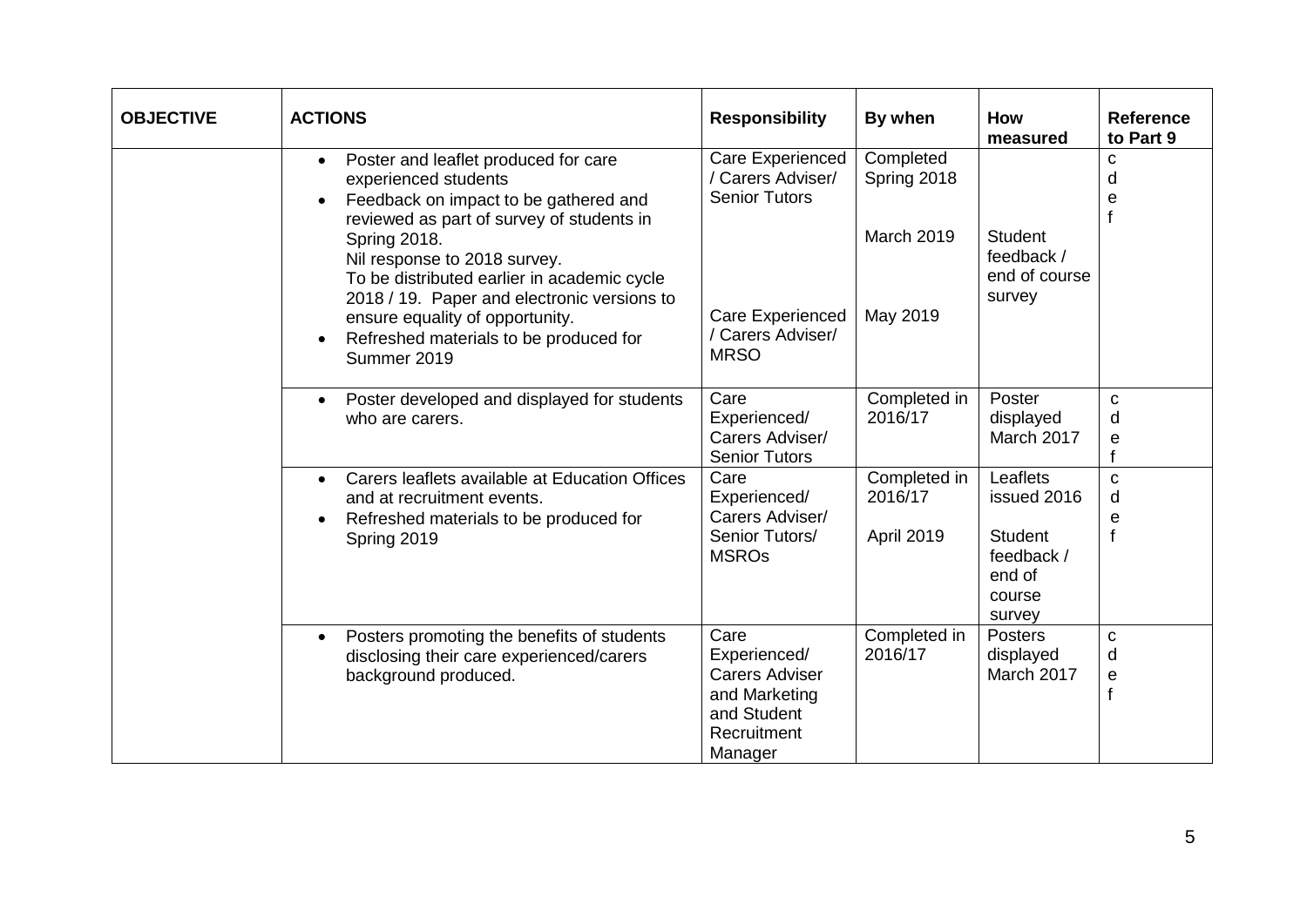| <b>OBJECTIVE</b>                                                                                                                                                                                                                             | <b>ACTIONS</b>                                                                                                                                                                                                                                                                                                                                                                              | <b>Responsibility</b>                                                    | By when  | <b>How</b><br>measured                                                               | <b>Reference</b><br>to Part 9 |
|----------------------------------------------------------------------------------------------------------------------------------------------------------------------------------------------------------------------------------------------|---------------------------------------------------------------------------------------------------------------------------------------------------------------------------------------------------------------------------------------------------------------------------------------------------------------------------------------------------------------------------------------------|--------------------------------------------------------------------------|----------|--------------------------------------------------------------------------------------|-------------------------------|
| <b>Objective Two</b><br>To have<br>accessible and<br>timely<br>management<br>information to<br>ensure care<br>experienced<br>students and<br>students who are<br>carers are<br>supported and<br>monitored during<br>their time with<br>SRUC. | Prospective students known to SRUC will be<br>$\bullet$<br>signposted to the dedicated support at the<br>earliest opportunity and contact made so they<br>are aware of the support available to them<br>through the application process.<br>A MSRO is part of the review group<br>$\bullet$<br>Training session as part of MSRO meeting to<br>take place Spring 2019                        | MSRO <sub>s</sub> /<br>Care<br>Experienced,/<br><b>Carers Adviser</b>    | Ongoing  | Links with<br>applicable<br>local<br>agencies to<br>highlight this                   | a<br>b<br>d<br>e              |
|                                                                                                                                                                                                                                              | Application updates to be provided detailing<br>$\bullet$<br>declared care experienced/carers. This is to<br>enable contact to be made by the Care<br>Experienced,/Carers Adviser and the<br>dedicated support available highlighted as the<br>applicant progresses through the selection<br>process. This is included in the flow chart for<br>staff.                                      | Admissions<br>Manager/<br>Care<br>Experienced,/<br><b>Carers Adviser</b> | Complete | Meeting<br>records on<br>UnitE to<br>record<br>individual<br>discussions             | a<br>b<br>d<br>e              |
|                                                                                                                                                                                                                                              | Reports to be run once enrolment has taken<br>$\bullet$<br>place and as required throughout year to<br>monitor students' progress and initiate any<br>necessary interventions. This is included in<br>the flow chart for staff. This acts as a useful<br>crosscheck with the Education Information<br>Managers to ensure that declarations are fully<br>reported and retained within UnitE. | Care<br>Experienced,/<br><b>Carers Adviser</b>                           | Ongoing  | Meeting<br>records on<br>Unit <sub>E</sub> to<br>record<br>individual<br>discussions | C<br>d<br>е                   |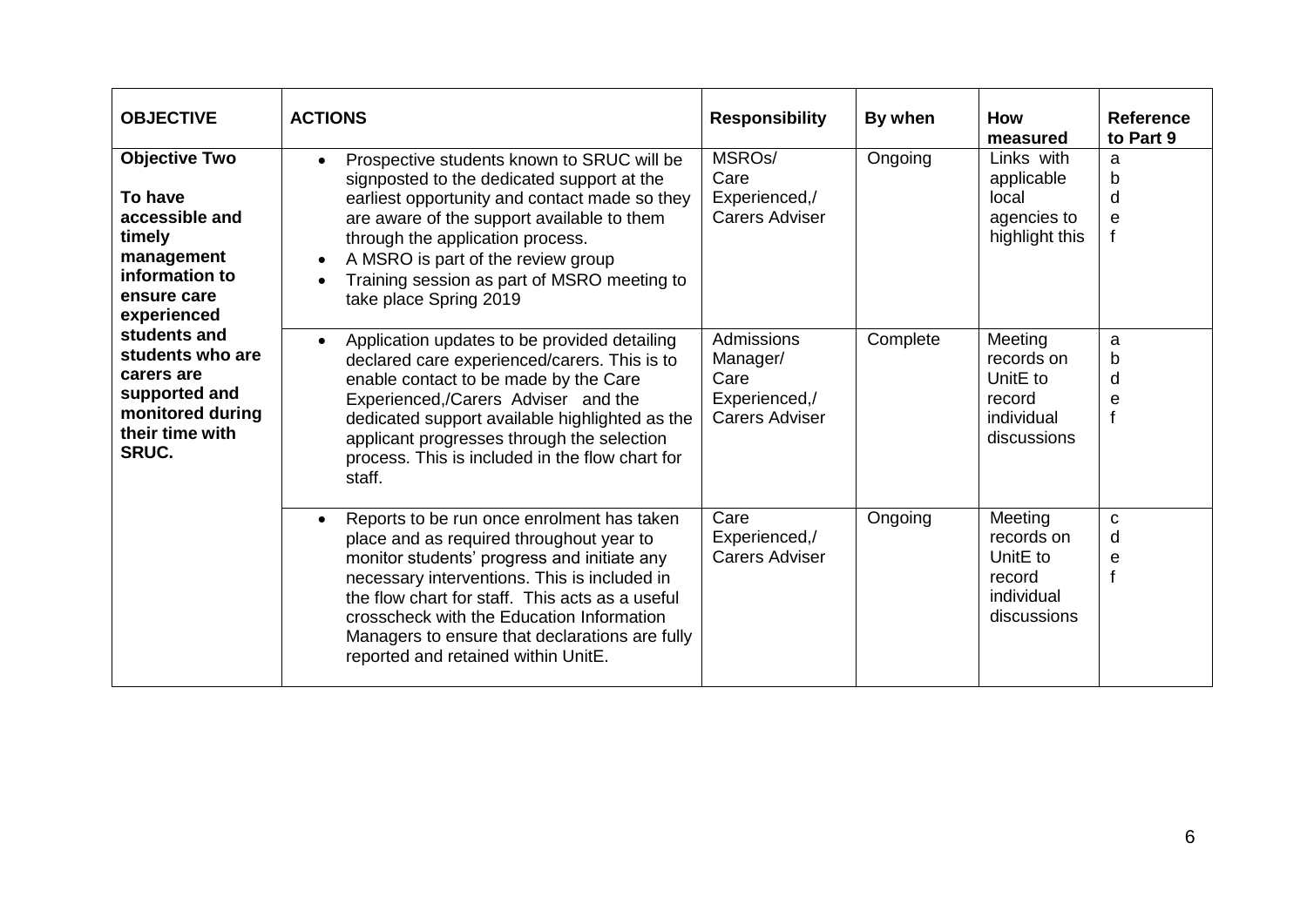| <b>OBJECTIVE</b> | <b>ACTIONS</b>                                                                                                                                                                                                                                                                                                                                                                                                                                                                                    | <b>Responsibility</b>                                                                                                | By when | <b>How</b><br>measured                                                   | <b>Reference</b><br>to Part 9 |
|------------------|---------------------------------------------------------------------------------------------------------------------------------------------------------------------------------------------------------------------------------------------------------------------------------------------------------------------------------------------------------------------------------------------------------------------------------------------------------------------------------------------------|----------------------------------------------------------------------------------------------------------------------|---------|--------------------------------------------------------------------------|-------------------------------|
|                  | Names of students applying for funding<br>$\bullet$<br>throughout year who declare care<br>experienced or carer status to be notified to<br>Care Experienced/Carers Adviser who will<br>cross check, update the student record and<br>initiate support (as required). This is included<br>in the flow chart for staff.                                                                                                                                                                            | Central funding<br>team/<br>Student<br>Experience<br>Administrator/<br>Care<br>Experienced/<br><b>Carers Adviser</b> | Ongoing | Meeting<br>records on<br>UnitE to<br>record<br>individual<br>discussions | a<br>e                        |
|                  | Declarations coming from PSPs or<br>$\bullet$<br>safeguarding/risk assessment activities will<br>be passed to the Care Experienced/Carers<br>Adviser for appropriate recording on the<br>student record and action. This is included in<br>the flow chart for staff.                                                                                                                                                                                                                              | Learner<br>Engagement<br>Manager/<br>Academic<br>Support Tutors/<br><b>Senior Tutors</b>                             | Ongoing | Meeting<br>records on<br>UnitE to<br>record<br>individual<br>discussions | a<br>е<br>$\mathsf{f}$        |
|                  | Metrics on the<br>$\bullet$<br>enrolment/retention/achievement of care<br>experienced students and students who are<br>carers will be generated at the end of each<br>year and included in the annual review. The<br>number of enrolled care experienced<br>students and students who are carers will<br>provide the benchmark on which an annual<br>increase (to be included in the Outcome<br>Agreement) will be set.<br>These figures are checked against UnitE<br>reports to ensure accuracy. | Care<br>Experienced<br>Adviser/Carers<br>Adviser                                                                     | Ongoing | <b>Details</b><br>included<br>within annual<br>report                    | $\mathbf{C}$                  |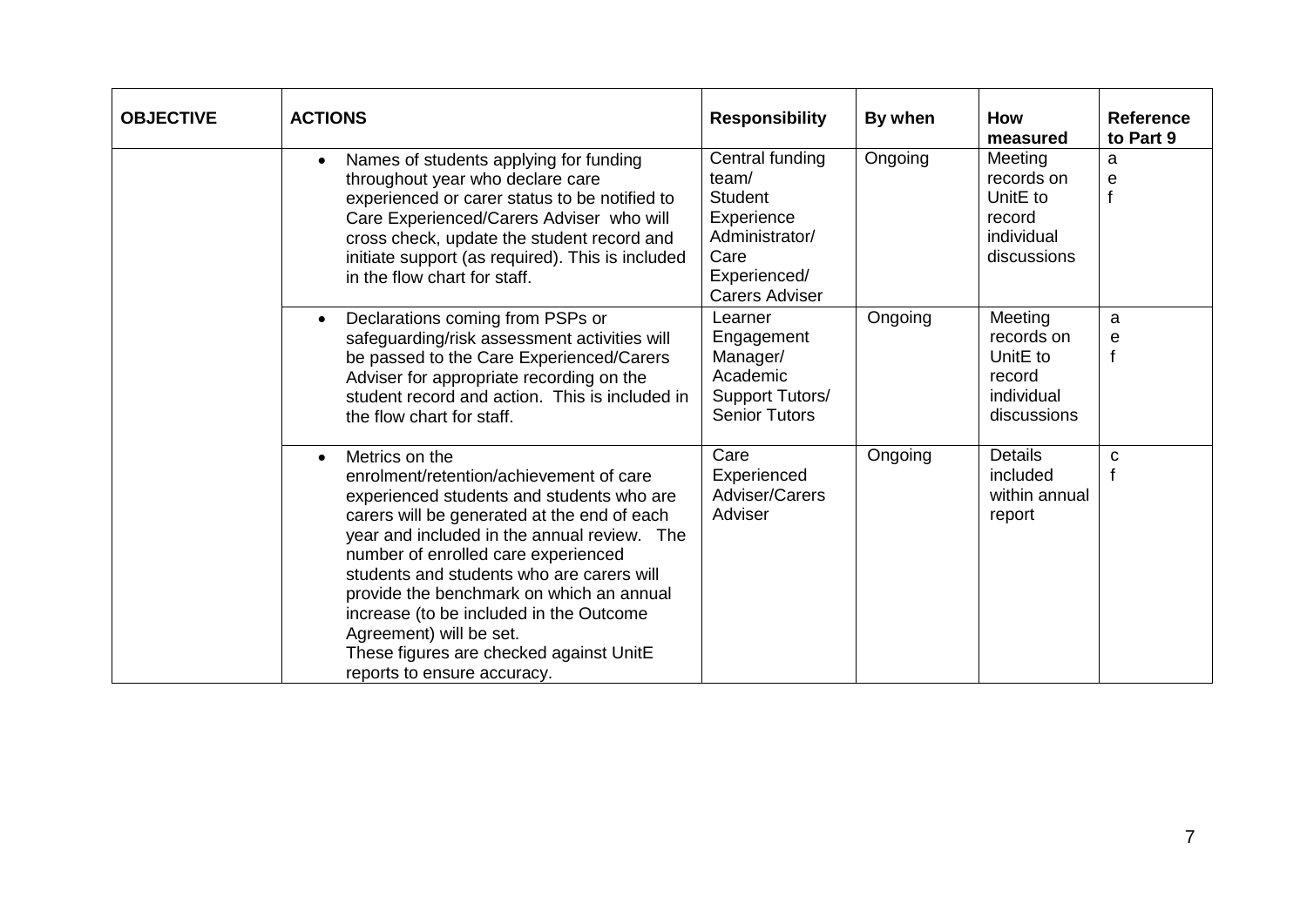| <b>OBJECTIVE</b>                                                                                            | <b>ACTIONS</b>                                                                                                                                                                                                                                                                                                                                                                                                                                                                                                 | <b>Responsibility</b>                                            | By when                 | <b>How</b><br>measured                                                                                                                                                                                                                                                                                                     | <b>Reference</b><br>to Part 9                                                 |
|-------------------------------------------------------------------------------------------------------------|----------------------------------------------------------------------------------------------------------------------------------------------------------------------------------------------------------------------------------------------------------------------------------------------------------------------------------------------------------------------------------------------------------------------------------------------------------------------------------------------------------------|------------------------------------------------------------------|-------------------------|----------------------------------------------------------------------------------------------------------------------------------------------------------------------------------------------------------------------------------------------------------------------------------------------------------------------------|-------------------------------------------------------------------------------|
|                                                                                                             | • An evaluation process will be developed in<br>consultation with Care Experienced students and<br>Student Carers and take place in spring each<br>year. This will enable a qualitative review of<br>SRUC's services for these students to be<br>undertaken.<br>Due to lack of feedback from student surveys in<br>$\bullet$<br>spring 2018, to be distributed earlier in academic<br>cycle 2018 / 19. Paper and electronic versions to<br>ensure equality of opportunity.                                     | Care<br>Experienced/<br><b>Carers Adviser</b>                    | Spring 2018<br>May 2019 | <b>Details</b><br>included<br>within annual<br>report.                                                                                                                                                                                                                                                                     | a<br>C<br>е<br>$\mathbf{f}$                                                   |
| <b>Objective Three:</b><br><b>Maximise care</b><br>experienced and<br>carer<br>opportunities to<br>succeed. | • The emerging faculty structure provides the<br>opportunity to review this provision, whilst<br>maintaining the expertise provided by the Care<br>Experienced / Carers Adviser. The operational<br>role will be replicated at each faculty, with the<br>Care Experienced / Carers Adviser having an<br>overall co-ordinating, reporting and central<br>knowledge support role, who works with the<br>Student Experience Manager to progress<br>SRUC's responsibilities and aspirations for these<br>students. | Deans of<br>Campuses/<br><b>Student</b><br>Experience<br>Manager | Ongoing                 | Updated<br>record to be<br>maintained<br>at Faculty<br>level,<br>notifying<br>appropriate<br><b>Senior Tutor</b><br>who will act<br>as named<br>support<br>during each<br>academic<br>year.<br>Overarching<br>records to be<br>drawn from<br>these<br>records, by<br><b>SRUC Care</b><br>Experience /<br>Carers<br>Adviser | $\mathbf{a}$<br>$\mathbf C$<br>d<br>$\boldsymbol{\mathsf{e}}$<br>$\mathsf{f}$ |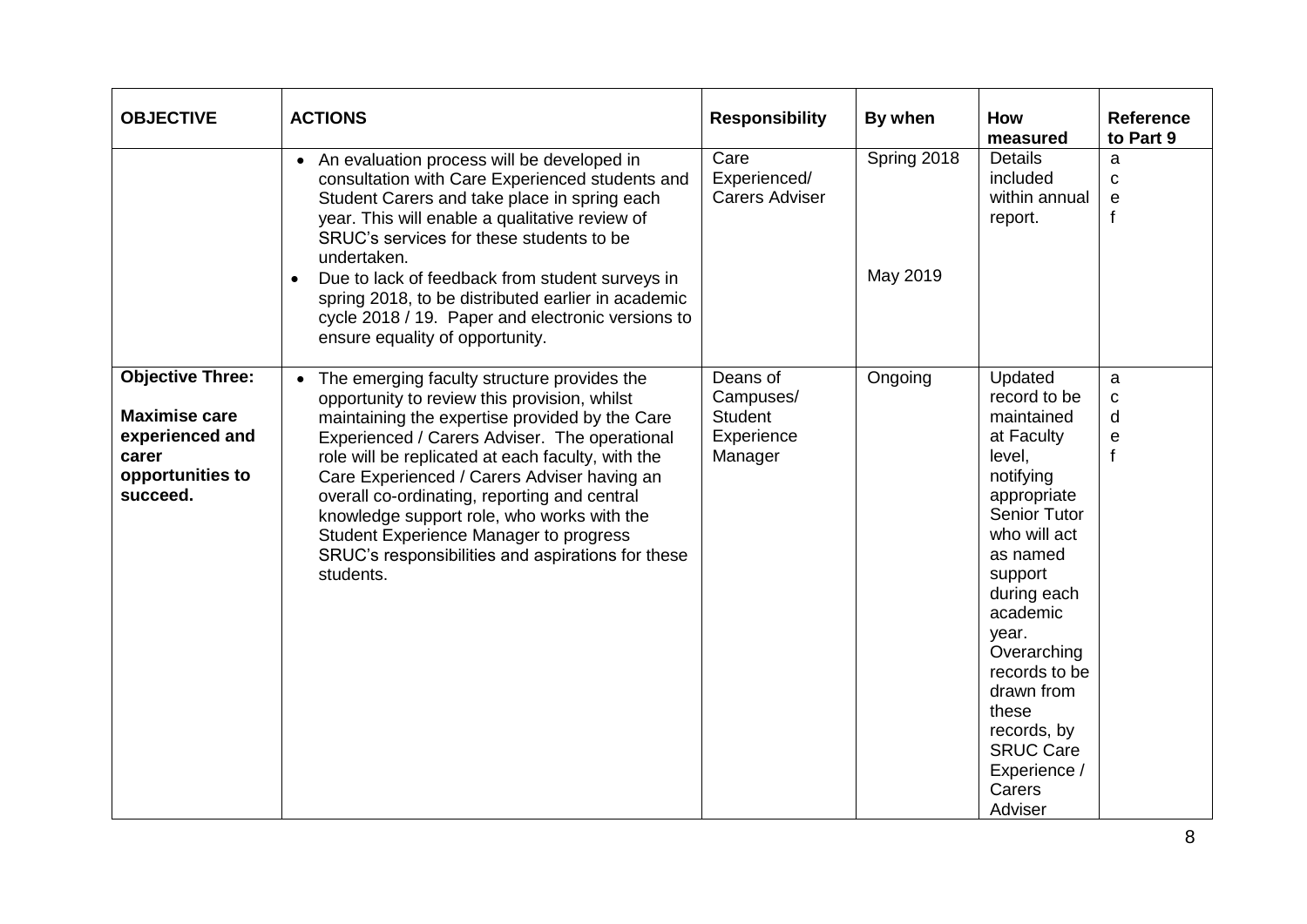|  | Attendance report checks to be<br>undertaken by the Senior Tutors<br>with follow up by Year Tutors and<br>reasons/support provided<br>discussed with the student.<br>Outcomes notified to faculty Care<br>Experienced/Carers Adviser<br>(who may also be involved in<br>discussion and the provision of<br>support as appropriate.<br>The SRUC Care<br>Experienced/Carers Adviser will<br>create an attendance list for<br>each campus which the Senior<br>Tutors will use. | Senior Tutors/<br>Year Tutors/<br><b>SRUC's Care</b><br>Experienced/<br><b>Carers Adviser</b> | Ongoing     | Meeting<br>records on<br>Unit <sub>E</sub> to<br>record<br>individual<br>discussions | a<br>b<br>e |
|--|-----------------------------------------------------------------------------------------------------------------------------------------------------------------------------------------------------------------------------------------------------------------------------------------------------------------------------------------------------------------------------------------------------------------------------------------------------------------------------|-----------------------------------------------------------------------------------------------|-------------|--------------------------------------------------------------------------------------|-------------|
|  | SRUC residences/landlord<br>Guarantor scheme to be explored<br>for Care Experienced students.<br>A wider guarantor scheme is<br>being looked into by SRUCSA.                                                                                                                                                                                                                                                                                                                | Care<br>Experienced<br>Adviser/<br>Residential<br><b>Services</b><br>Manager/<br>Finance      | August 2019 |                                                                                      |             |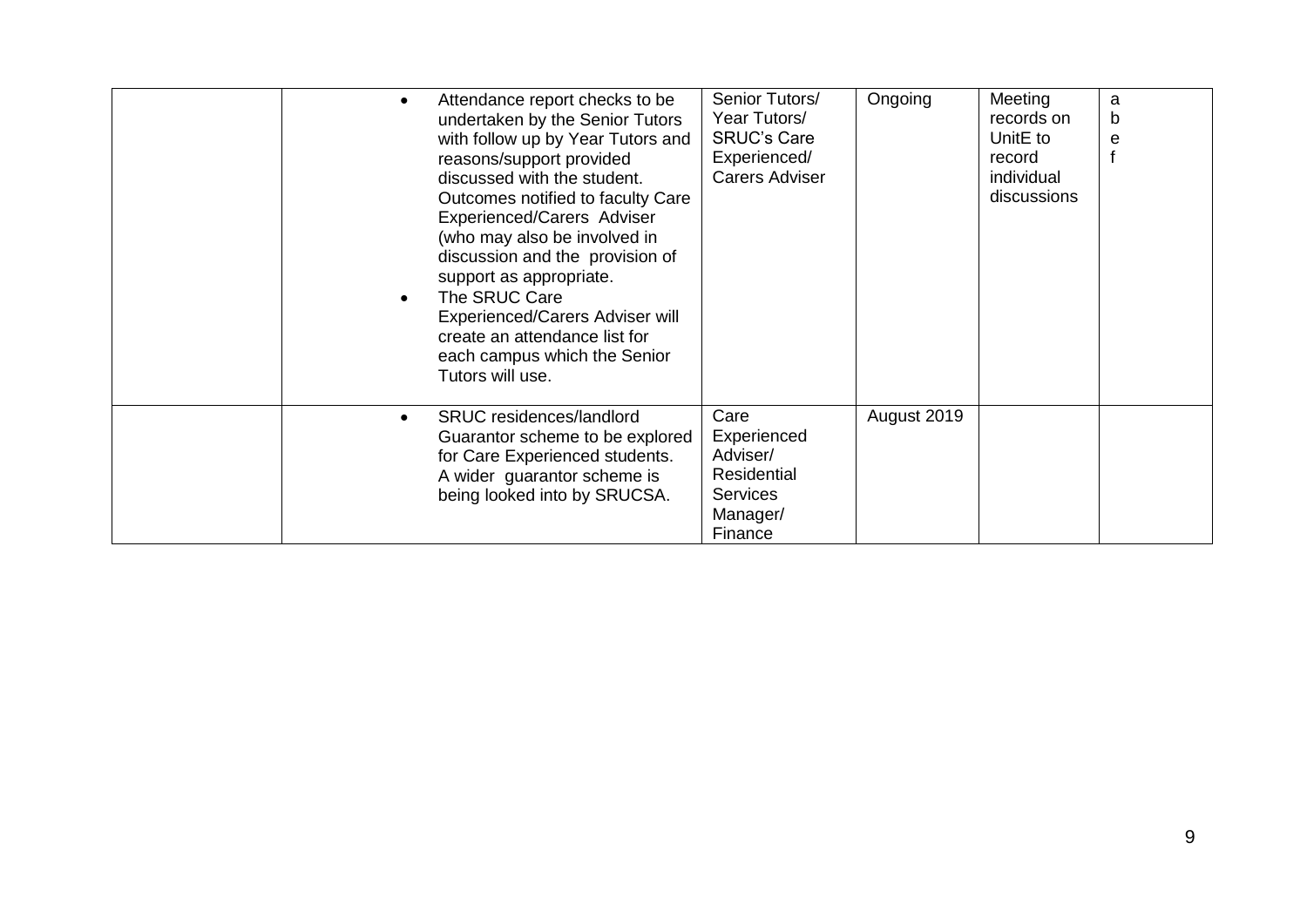| <b>OBJECTIVE</b> | <b>ACTIONS</b>                                                                                                                                                                                                                                                                                                                                                                                                                                                                                                                                                                                                                                                                            | <b>Responsibility</b>                                                                                                                                                                               | By when | <b>How</b><br>measured                                                   | <b>Reference</b><br>to Part 9 |
|------------------|-------------------------------------------------------------------------------------------------------------------------------------------------------------------------------------------------------------------------------------------------------------------------------------------------------------------------------------------------------------------------------------------------------------------------------------------------------------------------------------------------------------------------------------------------------------------------------------------------------------------------------------------------------------------------------------------|-----------------------------------------------------------------------------------------------------------------------------------------------------------------------------------------------------|---------|--------------------------------------------------------------------------|-------------------------------|
|                  | Achievement checks and follow<br>$\bullet$<br>up by Year Tutors and<br>reasons/support provided<br>discussed with the student.<br>Outcomes notified to SRUC's<br>Care Experienced,/Carers<br>Adviser (who may also be<br>involved in discussion and the<br>provision of support as<br>appropriate.<br>End of year review of overall<br>completion/achievement/progres<br>sion to be included in annual<br>review.<br>From Academic Year 2019 / 20, it<br>is intended these achievement<br>and other checks will be<br>completed in the first instance at<br>Faculty level and then drawn<br>together to complete an overall<br>report by SRUC's Care<br><b>Experienced/Carers Adviser</b> | Year Tutors/<br><b>SRUC's Care</b><br>Experienced/<br><b>Carers Adviser</b><br><b>Faculty Care</b><br>Experienced/<br>Carers Advisers/<br><b>SRUC Care</b><br>Experienced/<br><b>Carers Adviser</b> | Ongoing | Meeting<br>records on<br>UnitE to<br>record<br>individual<br>discussions | a<br>e                        |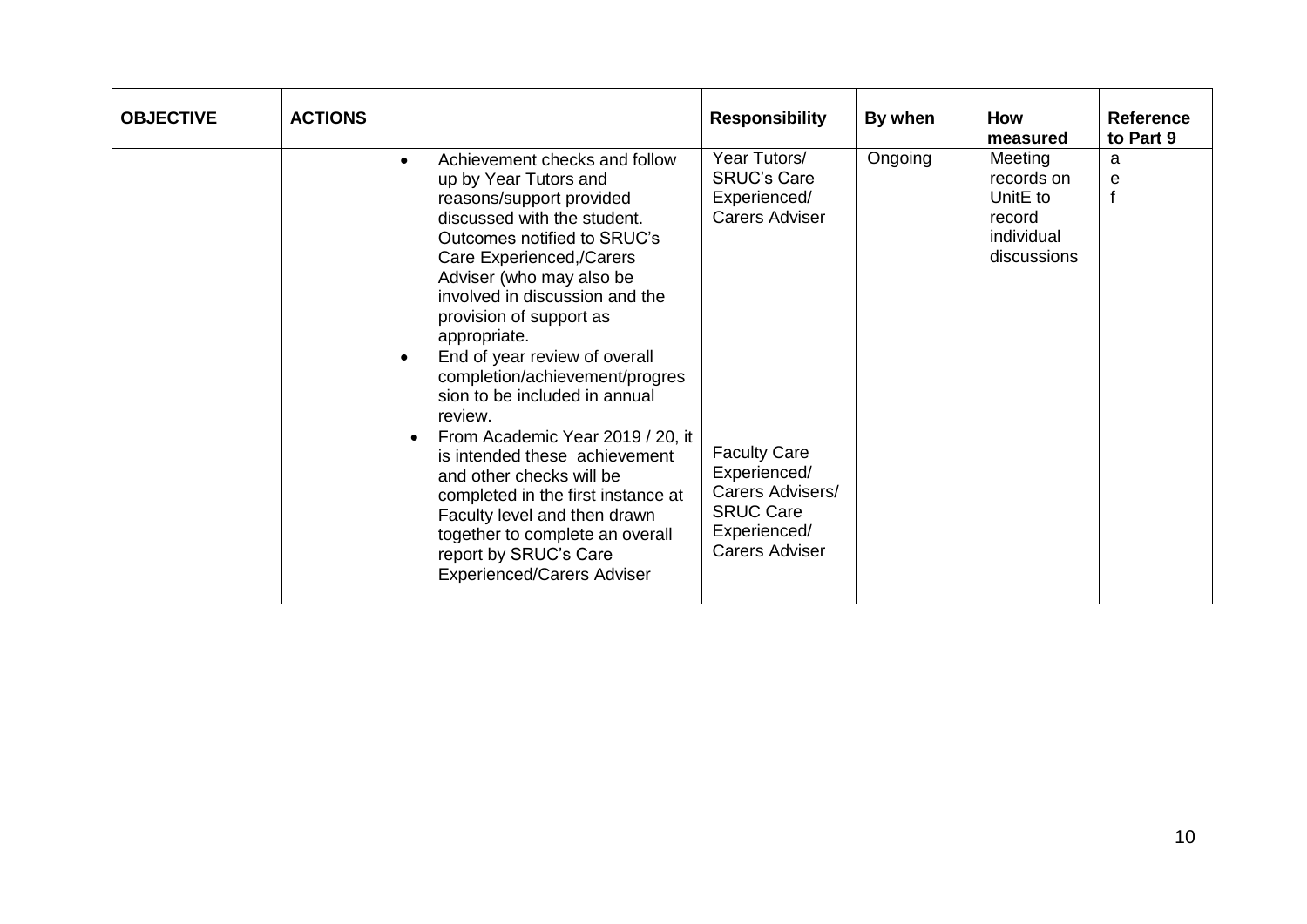|  | End of year report on the<br>completion/achievement/progres<br>sion metrics, support (including<br>financial) to, and feedback from<br>declared care experienced<br>students and students who are<br>carers to be produced and<br>considered by the Student<br><b>Engagement and Support</b><br>Committee. The report will also<br>include the draft plan for the<br>subsequent academic year. | <b>SRUC's Care</b><br>Experienced/<br>Carers Adviser/<br>Student<br>Experience<br>Manager | Ongoing $-$ to<br>be received at<br>Student<br>Support and<br>Engagement<br>Committee's<br>term one<br>meeting. | Report<br>presented<br>and<br>considered | С<br>e |
|--|------------------------------------------------------------------------------------------------------------------------------------------------------------------------------------------------------------------------------------------------------------------------------------------------------------------------------------------------------------------------------------------------|-------------------------------------------------------------------------------------------|-----------------------------------------------------------------------------------------------------------------|------------------------------------------|--------|
|--|------------------------------------------------------------------------------------------------------------------------------------------------------------------------------------------------------------------------------------------------------------------------------------------------------------------------------------------------------------------------------------------------|-------------------------------------------------------------------------------------------|-----------------------------------------------------------------------------------------------------------------|------------------------------------------|--------|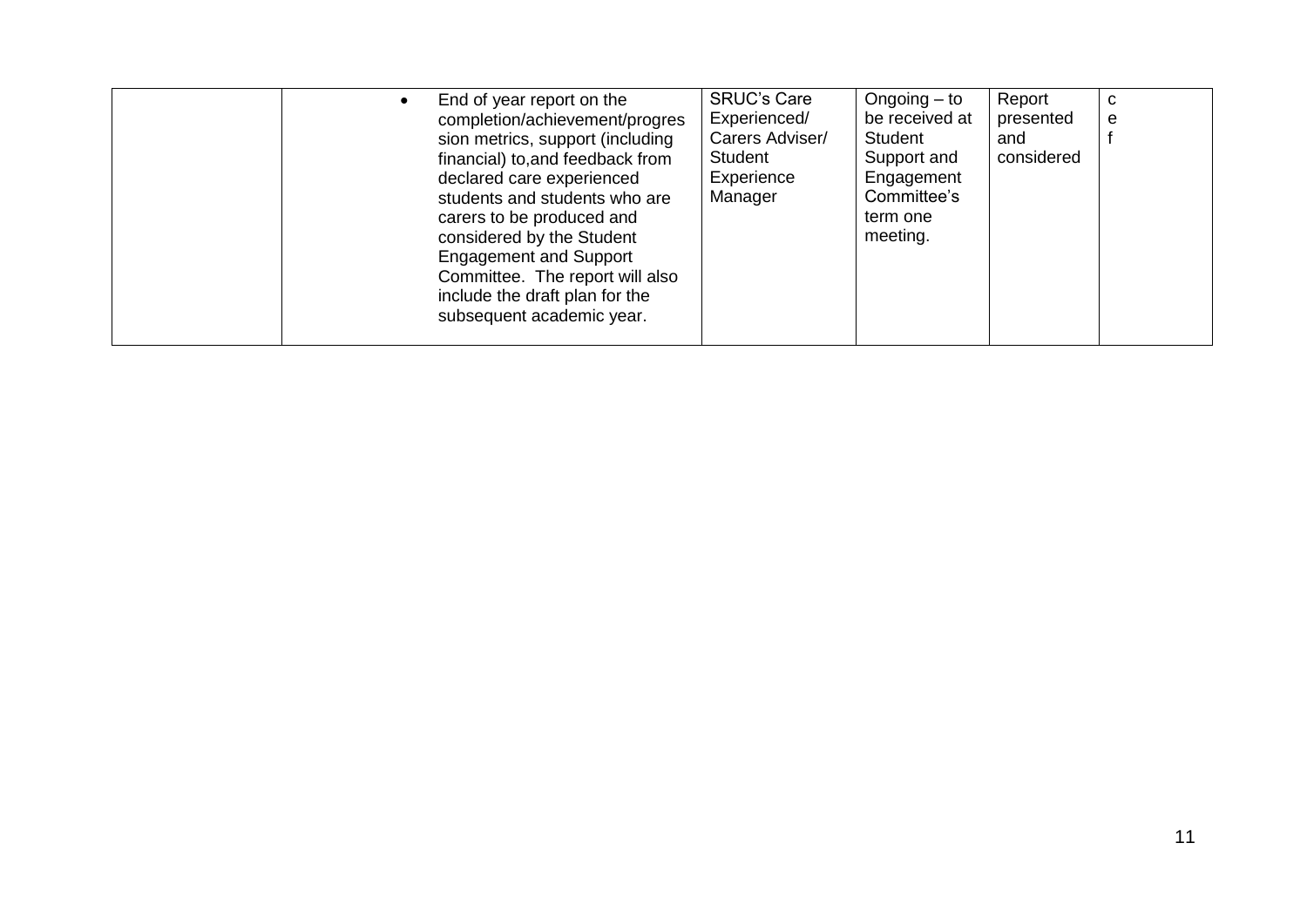| <b>OBJECTIVE</b>                                                                                                                                       | <b>ACTIONS</b>                                                                                                                                                                                                                                                                                                                                                                                                                                                                                                                       | <b>Responsibility</b>                                                                                                              | By when                 | <b>How</b><br>measured                                                                                   | <b>Reference</b><br>to Part 9 |
|--------------------------------------------------------------------------------------------------------------------------------------------------------|--------------------------------------------------------------------------------------------------------------------------------------------------------------------------------------------------------------------------------------------------------------------------------------------------------------------------------------------------------------------------------------------------------------------------------------------------------------------------------------------------------------------------------------|------------------------------------------------------------------------------------------------------------------------------------|-------------------------|----------------------------------------------------------------------------------------------------------|-------------------------------|
| <b>Objective Four:</b><br>To promote SRUC<br>as a FE/HE choice<br>for those who are<br>care experienced<br>students and<br>students who are<br>carers. | Contact to be made with appropriate charities<br>$\bullet$<br>(Barnardo's/others) and the local authorities<br>within 25 miles of each campus indicating<br>SRUC's ability and willingness to provide next<br>steps for those who are care experienced or<br>known carers.<br>Geography and resources have proved to be<br>a barrier to successfully undertaking this<br>work. The proposal to regionalise activity to<br>each faculty will provide an opportunity to<br>provide better local engagement at an<br>operational level. | <b>Faculty Care</b><br>Experienced/<br><b>Carers Advisers</b><br>with assistance<br>from the Inclusion<br>Support Co-<br>ordinator | Ongoing                 | <b>Details</b><br>included<br>within<br>annual<br>report                                                 | C<br>d<br>f                   |
|                                                                                                                                                        | Continue to input to 'Who Cares?' and<br>'Propel' digital and printed materials and<br>develop SRUC material (including website<br>and prospectus and appropriate social media<br>linkage to national campaigns). 2019<br>Prospectus and future editions include<br>information for Care Experienced applicants.                                                                                                                                                                                                                     | Care<br>Experienced/<br><b>Carers Adviser</b><br>and Marketing<br>and Student<br>Recruitment<br>Manager                            | Ongoing                 | <b>Details</b><br>included<br>within<br>annual<br>report                                                 | c<br>d<br>$\mathbf{f}$        |
|                                                                                                                                                        | <b>SRUC's Corporate Parenting responsibilities</b><br>$\bullet$<br>to be displayed at all campuses as part of our<br>4Ps (Protect/Parent/Prevent/zero Prejudice<br>commitment.                                                                                                                                                                                                                                                                                                                                                       | <b>Student</b><br>Experience<br>Manager                                                                                            | Completed in<br>2017/18 | Posters<br>displayed<br>at all<br>campuses.<br><b>Details</b><br>included<br>within<br>annual<br>report. | $\mathbf c$<br>d<br>f         |
|                                                                                                                                                        | Include Care Experience in the definition of<br>$\bullet$<br>widening access students in prospectuses                                                                                                                                                                                                                                                                                                                                                                                                                                | Marketing and<br><b>Student</b><br>Recruitment<br>Manager                                                                          | Completed<br>2018/19    | Included in<br>2020<br>prospectus                                                                        |                               |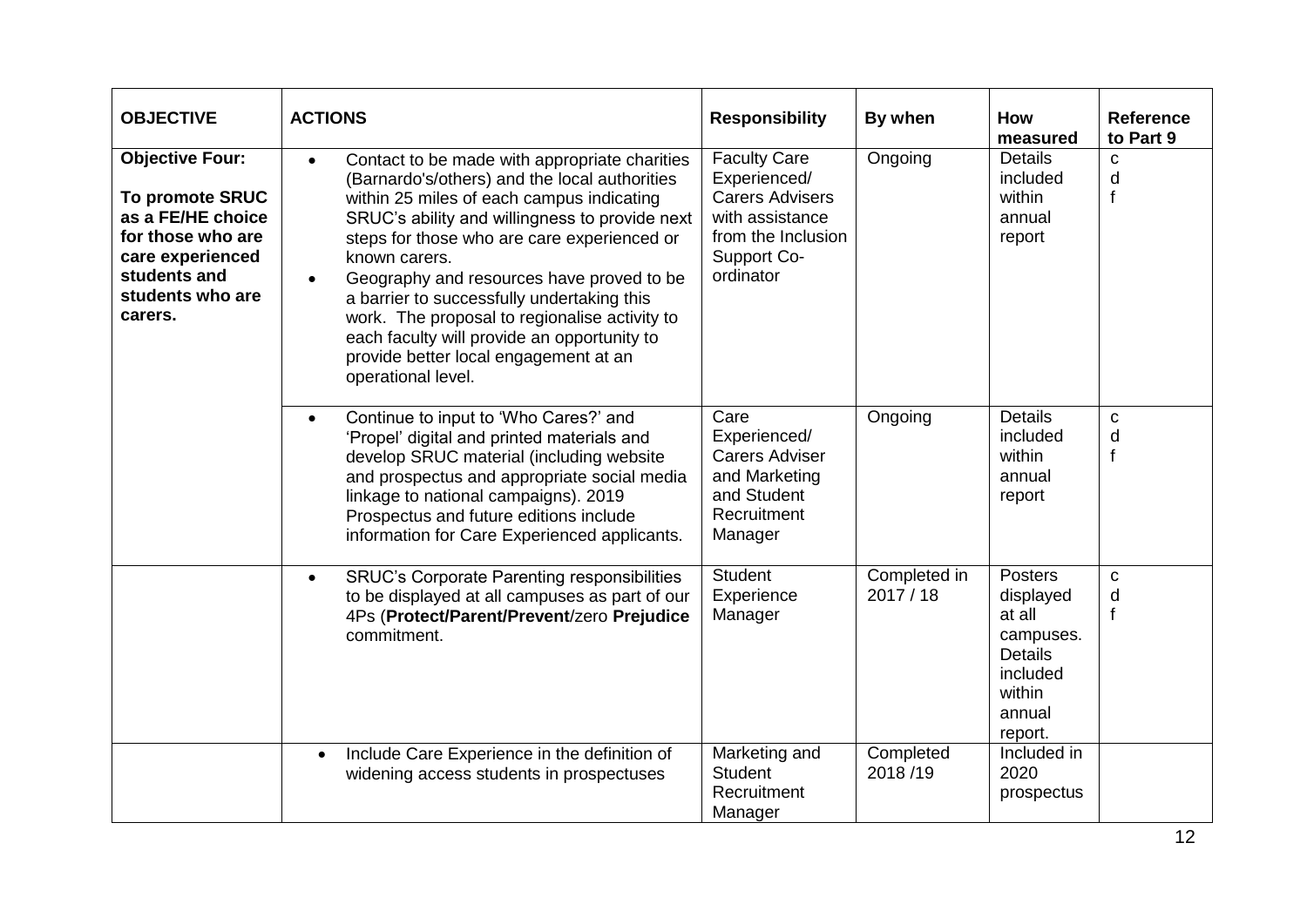| <b>Objective Five:</b><br>To ensure staff<br>have the<br>knowledge and<br>skills to support<br><b>SRUC's services</b><br>for care | Care Experienced/Carers Adviser to<br>$\bullet$<br>participate in appropriate Scotland's Colleges'<br>networks, Who Cares? and CELCIS groups<br>to enable operational support. | Care<br>Experienced/<br><b>Carers Adviser</b> | Ongoing | Feedback<br>to Student<br>Experience<br>Manager<br>and, as<br>appropriate<br>to Senior<br>Tutors | a<br>C<br>d |
|-----------------------------------------------------------------------------------------------------------------------------------|--------------------------------------------------------------------------------------------------------------------------------------------------------------------------------|-----------------------------------------------|---------|--------------------------------------------------------------------------------------------------|-------------|
| experienced<br>students and<br>carers.                                                                                            | Care Experienced/Carers Adviser to provide<br>$\bullet$<br>staff development sessions as required                                                                              | Care<br>Experienced/<br><b>Carers Adviser</b> | Ongoing | <b>Details</b><br>included<br>within<br>annual<br>report                                         | C<br>d      |